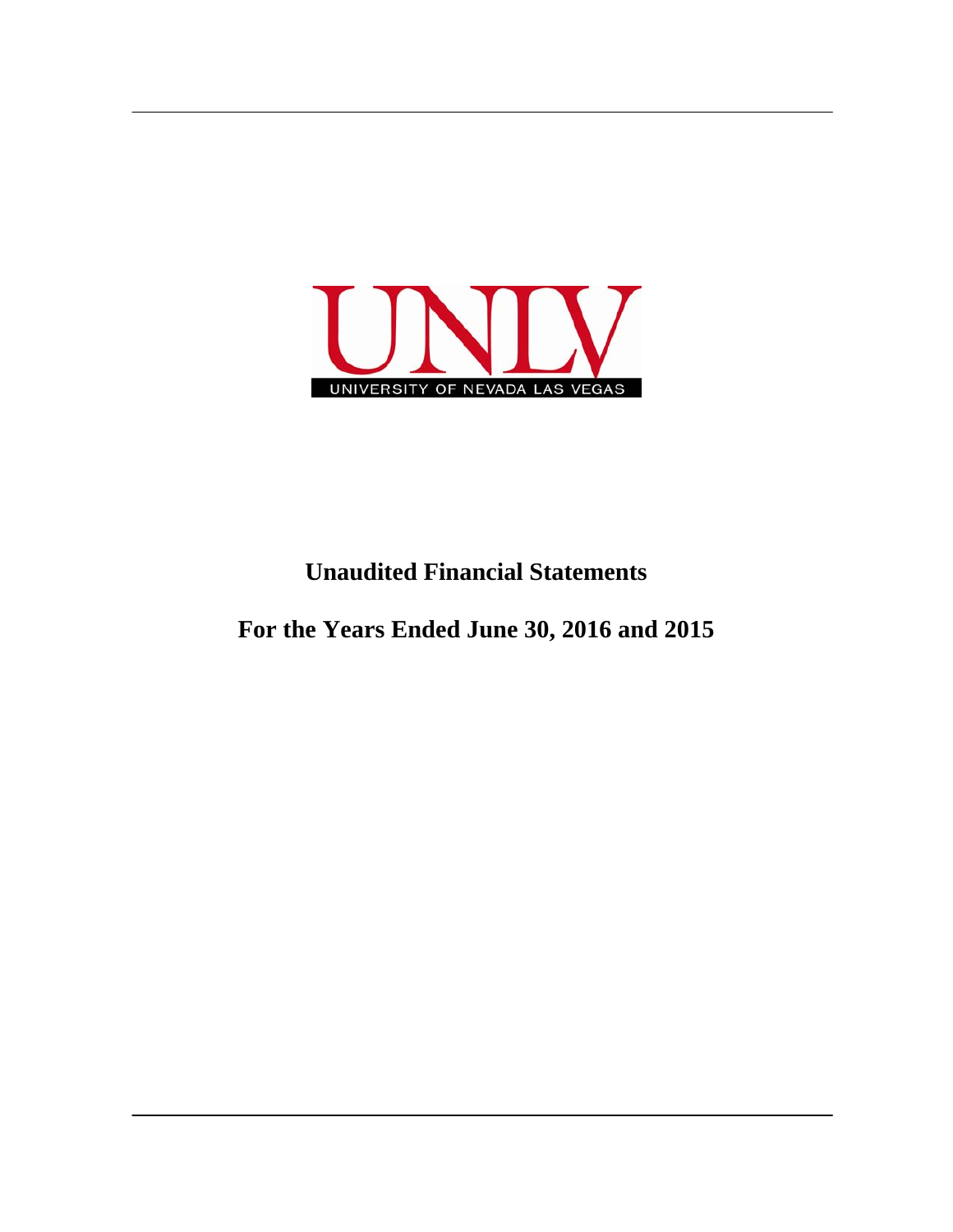## **UNIVERSITY OF NEVADA, LAS VEGAS STATEMENTS OF NET POSITION AS OF JUNE 30, 2016 AND 2015 UNAUDITED**

|                                                                            |                         |                                         |                  | <b>University Related</b>    |  |
|----------------------------------------------------------------------------|-------------------------|-----------------------------------------|------------------|------------------------------|--|
|                                                                            | 2016                    | University<br>2015                      | 2016             | <b>Organizations</b><br>2015 |  |
| <b>Assets</b>                                                              |                         |                                         |                  |                              |  |
| Current Assets:                                                            |                         |                                         |                  |                              |  |
| Cash and cash equivalents                                                  | \$<br>76,770,000        | 80,338,000                              | \$<br>17,698,000 | \$<br>16,081,000             |  |
| Short-term investments                                                     | 296,355,000             | 284,654,000                             | 45,784,000       | 59,459,000                   |  |
| Accounts receivable, net                                                   | 4,575,000               | 3,760,000                               | 1,040,000        | 998,000                      |  |
| Receivable from U.S. Government                                            | 10,134,000              | 12,015,000                              |                  |                              |  |
| Receivable from State of Nevada                                            | 1,873,000               | 1,108,000                               |                  |                              |  |
| Current portion of pledges receivable, net                                 | $\sim$                  |                                         | 19,333,000       | 17,903,000                   |  |
| Accrued interest receivable                                                |                         |                                         | 614,000          | 672,000                      |  |
| Current portion of loans receivable, net                                   | 350,000                 | 359,000                                 |                  |                              |  |
| Inventories                                                                | 1,955,000               | 2,107,000                               |                  |                              |  |
| Current portion of prepaid expenditures and deposits                       | 5,515,000               | 5,200,000                               | 73,000           | 951,000                      |  |
| <b>Total Current Assets</b>                                                | 397,527,000             | 389,541,000                             | 84,542,000       | 96,064,000                   |  |
| Noncurrent Assets:                                                         |                         |                                         |                  |                              |  |
| Cash held by State Treasurer                                               | 3,560,000               | 2,410,000                               |                  |                              |  |
| Restricted cash and cash equivalents                                       | 19,272,000              | 56,733,000                              |                  |                              |  |
| Pledges receivable, net                                                    |                         |                                         | 38,812,000       | 34,207,000                   |  |
| Receivable from State of Nevada                                            | 24,217,000              |                                         |                  |                              |  |
| Investments                                                                | ÷,                      |                                         | 54,398,000       | 42,350,000                   |  |
| Other restricted investments                                               |                         |                                         |                  |                              |  |
| <b>Endowment</b> investments                                               | 49,715,000              | 53,180,000                              | 156,661,000      | 148,485,000                  |  |
| Loans receivable, net                                                      | 2,776,000               | 3,074,000                               |                  |                              |  |
| Long-term deferred expenditures and deposits                               | 343,000                 | ÷.                                      |                  |                              |  |
| Assets held in charitable remainder trusts                                 |                         |                                         | 7,223,000        | 9,005,000                    |  |
| Capital assets, net                                                        | 874,252,000             | 799,762,000                             | 4,921,000        | 5,112,000                    |  |
| Other assets                                                               | 3,244,000               | 3,327,000                               | 9,811,000        | 11,205,000                   |  |
| <b>Total Noncurrent Assets</b>                                             | 977,379,000             | 918,486,000                             | 271,826,000      | 250,364,000                  |  |
|                                                                            |                         |                                         |                  |                              |  |
| <b>Total Assets</b>                                                        | 1,374,906,000           | 1,308,027,000                           | 356,368,000      | 346,428,000                  |  |
|                                                                            |                         |                                         |                  |                              |  |
| <b>Deferred Outflows of Resources</b>                                      | 10,969,000              |                                         |                  |                              |  |
| Pension related                                                            |                         | 8,620,000                               |                  |                              |  |
| Debt cost on bond refunding<br><b>Total Deferred Outflows of Resources</b> | 5,604,000<br>16,573,000 | 5,308,000<br>13,928,000                 |                  |                              |  |
|                                                                            |                         |                                         |                  |                              |  |
| <b>Liabilities</b>                                                         |                         |                                         |                  |                              |  |
| <b>Current Liabilities:</b>                                                |                         |                                         |                  |                              |  |
| Accounts payable                                                           | 18,053,000              | 20,780,000                              | 1,238,000        | 1,446,000                    |  |
| Accrued payroll and related liabilities                                    | 29,605,000              | 29,675,000                              | 49,000           | 344,000                      |  |
| Unemployment insurance and worker's compensation liability                 | 1,760,000               | 1,481,000                               |                  |                              |  |
| Due to State of Nevada                                                     | 2,196,000               | 1,957,000                               |                  |                              |  |
| Current portion of compensated absences                                    | 10,593,000              | 10,729,000                              |                  |                              |  |
| Current portion of long term debt                                          | 8,962,000               | 13,094,000                              |                  |                              |  |
| Current portion of obligations under capital leases                        |                         | 125,000                                 |                  |                              |  |
| Accrued interest payable                                                   | 4,334,000               | 4,131,000                               | 2,000            | 3,000                        |  |
| Advances                                                                   | 20,454,000              | 19,657,000                              | 114,000          | 1,249,000                    |  |
| Funds held in trust for others                                             | 1,519,000               | 3,238,000                               |                  |                              |  |
| Current portion of Liability under charitable remainder trusts             |                         |                                         | 1,538,000        | 1,544,000                    |  |
| <b>Total Current Liabilities</b>                                           | 97,476,000              | 104,867,000                             | 2,941,000        | 4,586,000                    |  |
|                                                                            |                         |                                         |                  |                              |  |
| Noncurrent Liabilities:                                                    |                         |                                         |                  |                              |  |
| Advances                                                                   | 1,150,000               | 1,401,000                               |                  |                              |  |
| Refundable advances under federal loan program                             | 3,343,000               | 3,164,000                               |                  |                              |  |
| Due to State of Nevada<br>Compensated absences                             | 6,005,000               | 2,196,000<br>6,136,000                  |                  |                              |  |
| Long term debt                                                             |                         |                                         |                  |                              |  |
| Obligations under capital leases                                           | 239,464,000<br>$\sim$   | 200,676,000<br>$\overline{\phantom{a}}$ |                  |                              |  |
| Liability under charitable remainder trusts                                |                         |                                         | 249,000          | 2,463,000                    |  |
| Net pension liability                                                      | 102,608,000             | 91,668,000                              |                  |                              |  |
| Other liabilities                                                          | 350,000                 | 729,000                                 | 710,000          | 1,029,000                    |  |
| <b>Total Noncurrent Liabilities</b>                                        | 352,920,000             | 305,970,000                             | 959,000          | 3,492,000                    |  |
|                                                                            |                         |                                         |                  |                              |  |
| <b>Total Liabilities</b>                                                   | 450,396,000             | 410,837,000                             | 3,900,000        | 8,078,000                    |  |
|                                                                            |                         |                                         |                  |                              |  |
| <b>Deferred Inflows of Resources</b>                                       |                         |                                         |                  |                              |  |
| Deferred pension related                                                   | 19,310,000              | 26,726,000                              |                  |                              |  |
| Deferred endowment pledge donations, net                                   |                         |                                         | 4,055,000        | 7,796,000                    |  |
| Deferred lease revenue                                                     |                         |                                         | 4,077,000        | 4,119,000                    |  |
| <b>Total Deferred Inflows of Resources</b>                                 | 19,310,000              | 26,726,000                              | 8,132,000        | 11,915,000                   |  |
|                                                                            |                         |                                         |                  |                              |  |
|                                                                            |                         |                                         |                  |                              |  |
| <b>Total Net Position</b>                                                  | 921,773,000             | 884,392,000                             | 344,336,000      | 326,435,000<br>\$            |  |
|                                                                            |                         |                                         |                  |                              |  |
| Net Position consist of:                                                   |                         |                                         |                  |                              |  |
| Net Investment in Capital Assets                                           | 631,430,000             | 591,174,000                             | 4,191,000        | 4,220,000                    |  |
| Restricted for:                                                            |                         |                                         |                  |                              |  |
| Nonexpendable                                                              | 12,038,000              | 12,045,000                              | 149,237,000      | 149,283,000                  |  |
| Expendable                                                                 | 42,741,000              |                                         | 172,437,000      | 153,168,000                  |  |
| Scholarships, research and instruction<br>Loans                            | 842,000                 | 45,127,000<br>1,203,000                 |                  |                              |  |
| Capital projects                                                           | 37,390,000              | 48,033,000                              |                  |                              |  |
| Debt service                                                               | 6,909,000               | 11,107,000                              |                  |                              |  |
| Unrestricted                                                               | 190,423,000             | 175,703,000                             | 18,471,000       | 19,764,000                   |  |
| <b>Total Net Position</b>                                                  | 921,773,000             | 884,392,000                             | 344,336,000      | 326,435,000                  |  |
|                                                                            |                         |                                         |                  |                              |  |
|                                                                            |                         |                                         |                  |                              |  |

The accompanying notes are an integral part of these financial statements.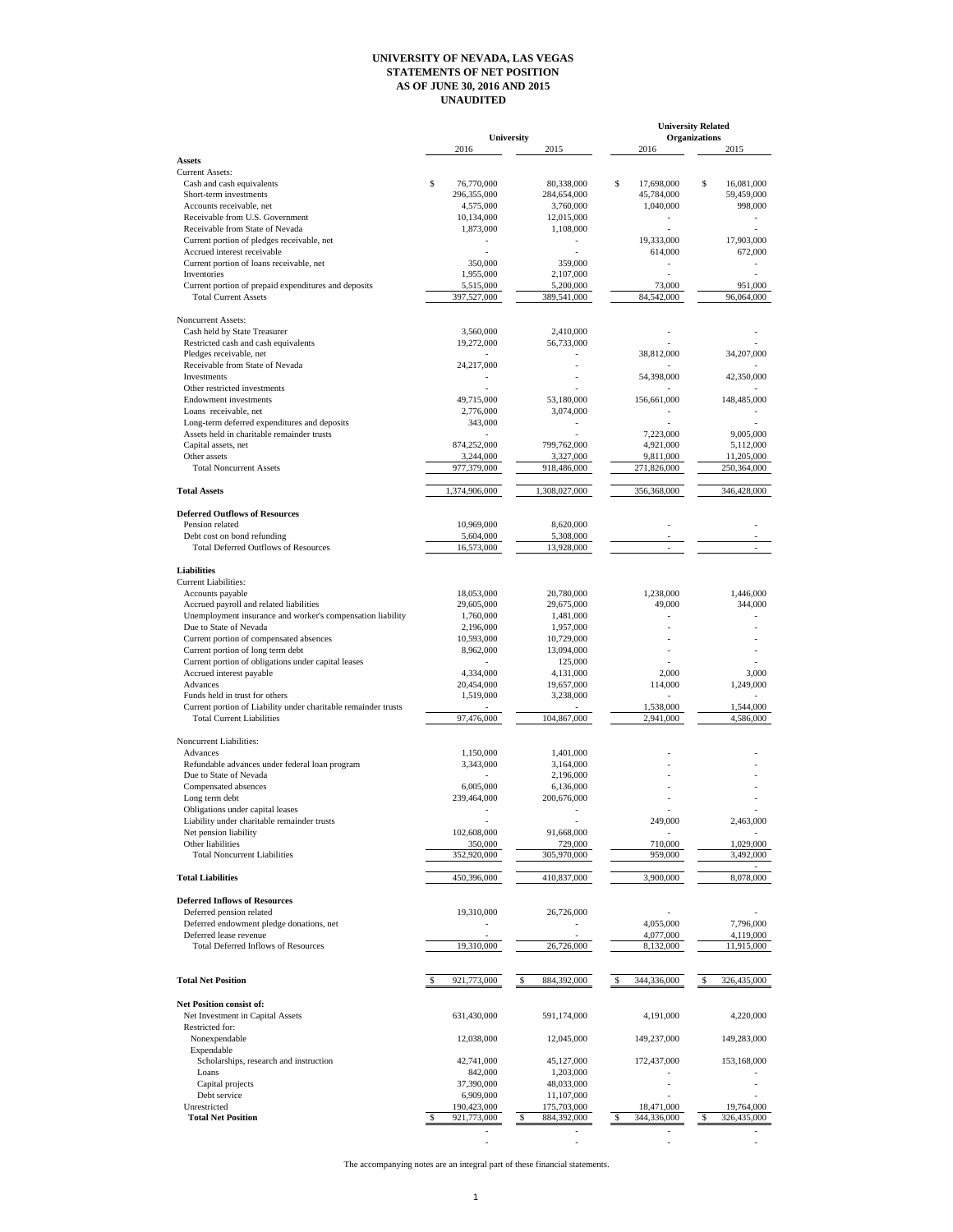## **UNIVERSITY OF NEVADA, LAS VEGAS STATEMENTS OF REVENUES, EXPENSES, AND CHANGES IN NET POSITION FOR THE YEARS ENDED JUNE 30, 2016 AND 2015 UNAUDITED**

|                                                                                     |                      |                          |                               | <b>University Related</b> |
|-------------------------------------------------------------------------------------|----------------------|--------------------------|-------------------------------|---------------------------|
|                                                                                     |                      | <b>University</b>        | <b>Organizations</b>          |                           |
|                                                                                     | 2016                 | 2015                     | 2016                          | 2015                      |
| <b>Revenues</b>                                                                     |                      |                          |                               |                           |
| <b>Operating Revenues</b>                                                           |                      |                          |                               |                           |
| Student tuition and fees (net of scholarship allowances<br>of 55937000 and 53337000 |                      |                          |                               | 3.567.000                 |
|                                                                                     | \$<br>187,211,000    | 175,760,000<br>\$        | 1,133,000<br>\$<br>37,069,000 | S                         |
| Donor contributions - cash                                                          |                      |                          |                               | 34,365,000                |
| Donor contributions - noncash                                                       |                      |                          | 4,281,000                     | 2,375,000                 |
| Federal grants and contracts                                                        | 43,869,000           | 44,382,000               |                               |                           |
| State grants and contracts<br>Local grants and contracts                            | 17,433,000           | 13,474,000<br>570,000    |                               |                           |
| Other grants and contracts                                                          | 394,000<br>2,137,000 | 2,315,000                | ÷.                            |                           |
| Sales and services of educational departments                                       | 26,791,000           | 25,175,000               |                               |                           |
| Sales and services of auxiliary enterprises                                         |                      |                          |                               |                           |
| (net of scholarship allowances of 2064000 and 2087000                               | 50,242,000           | 56,260,000               |                               |                           |
| Interest earned on loans receivable                                                 | 65,000               | 91,000                   |                               |                           |
| Campus support                                                                      |                      | $\overline{\phantom{a}}$ | 3,139,000                     | 3,210,000                 |
| Special events and fundraising                                                      |                      | ÷,                       | 208,000                       | 202,000                   |
| Other operating revenues                                                            | 10,571,000           | 7,775,000                | 1,523,000                     | 1,453,000                 |
| Total operating revenues                                                            | 338,713,000          | 325,802,000              | 47,353,000                    | 45,172,000                |
|                                                                                     |                      |                          |                               |                           |
| <b>Expenses</b>                                                                     |                      |                          |                               |                           |
| <b>Operating Expenses</b>                                                           |                      |                          |                               |                           |
| Employee compensation and benefits                                                  | 374,600,000          | 352,443,000              | 5,364,000                     | 5,503,000                 |
| Utilities                                                                           | 12,241,000           | 13,409,000               |                               |                           |
| Supplies and services                                                               | 119,279,000          | 109,780,000              | 5,931,000                     | 4,893,000                 |
| Scholarships and fellowships                                                        | 28,501,000           | 26,805,000               |                               |                           |
| Program expenses                                                                    |                      |                          | 1,223,000                     | 1,161,000                 |
| Depreciation                                                                        | 36,179,000           | 35,338,000               | 224,000                       | 331,000                   |
| Total operating expenses                                                            | 570,800,000          | 537,775,000              | 12,742,000                    | 11,888,000                |
|                                                                                     |                      |                          |                               |                           |
| Operating (loss) income                                                             | (232,087,000)        | (211, 973, 000)          | 34,611,000                    | 33,284,000                |
| <b>Nonoperating Revenue (Expenses)</b>                                              |                      |                          |                               |                           |
| State appropriations                                                                | 183,693,000          | 155,477,000              |                               |                           |
| Federal grants and contracts                                                        | 36,991,000           | 36,073,000               |                               |                           |
| Gifts (including \$20,246,000 and \$20,597,000 from the UNLV Foundation             | 20,785,000           | 21,658,000               |                               |                           |
| Investment income                                                                   | 1,260,000            | 1,666,000                | 1,589,000                     | 2,699,000                 |
| Loss on disposal of plant assets                                                    | (3,961,000)          | (970,000)                |                               |                           |
| Interest on capital asset-related debt                                              | (7,128,000)          | (7,342,000)              | (30,000)                      | (38,000)                  |
| Payments to University of Nevada, Las Vegas                                         |                      |                          | (23,846,000)                  | (22, 234, 000)            |
| Net transfers to System Administration                                              | 4,670,000            | 7,340,000                |                               |                           |
| Other nonoperating revenues (expenses)                                              | (578,000)            | (66,000)                 | 439,000                       | (1,449,000)               |
| Net nonoperating revenues (expenses)                                                | 235,732,000          | 213,836,000              | (21, 848, 000)                | (21,022,000)              |
|                                                                                     |                      |                          |                               |                           |
| Income (loss) before other revenue, expenses, gains or losses                       | 3,645,000            | 1,863,000                | 12,763,000                    | 12,262,000                |
|                                                                                     |                      |                          |                               |                           |
| Capital grants and gifts (including \$3,598,000 and                                 |                      |                          |                               |                           |
| \$1,637,000 from the UNLV Foundation)                                               | 4,413,000            | 57,400,000               |                               | 101,000                   |
| State appropriations restricted for capital purposes                                | 29,318,000           |                          |                               |                           |
| Additions to permanent endowments                                                   |                      |                          |                               |                           |
| (including \$2,000 and \$0 from the UNLV Foundation)                                | 5,000                |                          | 5,147,000                     | 16,914,000                |
| Other Foundation                                                                    |                      |                          | (9,000)                       | (434,000)                 |
| Principal payments                                                                  |                      |                          |                               |                           |
| Bond proceeds                                                                       |                      |                          |                               |                           |
| Total other revenues                                                                | 33,736,000           | 57,400,000               | 5,138,000                     | 16,581,000                |
|                                                                                     |                      |                          |                               |                           |
| Increase in net assets                                                              | 37,381,000           | 59,263,000               | 17,901,000                    | 28,843,000                |
| <b>Net Position</b>                                                                 |                      |                          |                               |                           |
| Net Position - beginning of year - as originally reported                           | 884,392,000          | 932,327,000              | 326,435,000                   | 297,592,000               |
| Cumulative effect of changes in accounting principle:                               |                      |                          |                               |                           |
| Change in accounting for pensions                                                   |                      | (107, 198, 000)          |                               |                           |
| Net Position - beginning of year - as restated                                      | 884,392,000          | 825,129,000              | 326,435,000                   | 297,592,000               |
| Net Position - end of year                                                          | 921,773,000          | 884,392,000<br>\$        | 344,336,000<br>\$             | 326,435,000<br>S          |
|                                                                                     |                      |                          |                               |                           |

The accompanying notes are an integral part of these financial statements.